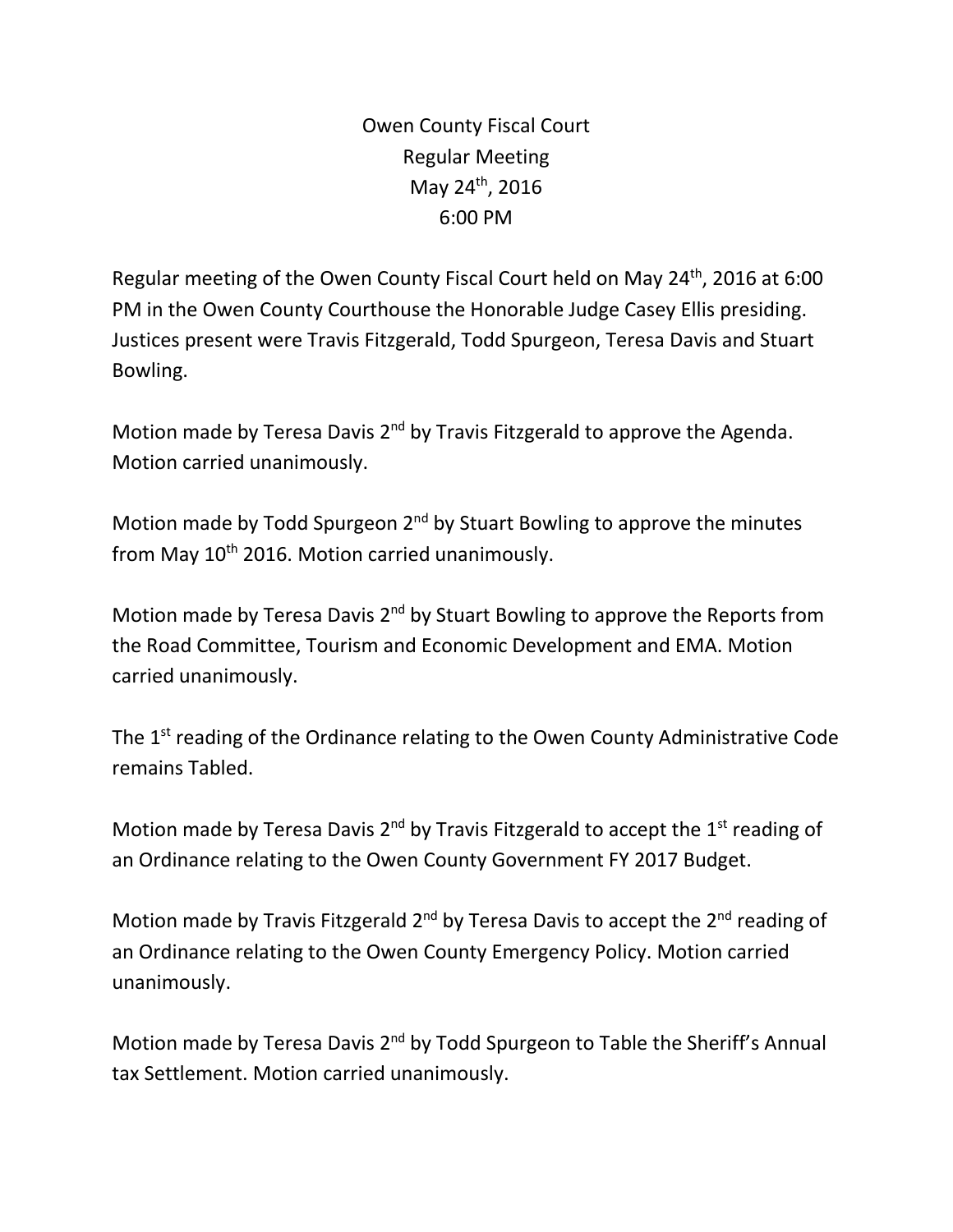Motion made by Teresa Davis 2<sup>nd</sup> by Stuart Bowling to approve the hire of Tim Smith as a Full time paramedic at \$11.00 pending background check and driving record. Motion carried unanimously.

Motion made by Teresa Davis 2<sup>nd</sup> by Travis Fitzgerald to approve the Resignation of Lindsay Lang, Paramedic, effective June 2<sup>nd</sup> 2016. Motion carried unanimously.

Motion made by Todd Spurgeon 2<sup>nd</sup> by Stuart Bowling to approve the Resignation of Scott Tibbetts, Paramedic effective May 28<sup>th</sup>, 2016. Motion carried unanimously.

Motion made by Travis Fitzgerald 2<sup>nd</sup> by Teresa Davis to approve the Resignation of Dustin Pegg, EMT, effective May 24<sup>th</sup>, 2016. Motion carried unanimously.

Motion made by Teresa Davis 2<sup>nd</sup> by Travis Fitzgerald to approve the Retirement of Lannis Garnett, EMT, effective July 31<sup>st</sup>, 2016. Motion carried unanimously.

Motion made by Stuart Bowling 2<sup>nd</sup> by Teresa Davis to approve the Appointment of Joan Kincaid to the Owen County Board of Appeals effective June 1st, 2016 through June  $1<sup>st</sup>$ , 2019. Motion carried unanimously.

Motion made by Teresa Davis  $2^{nd}$  by Todd Spurgeon to approve the Appointment of Dallas Stafford to the Owen County Board of Appeals effective June 1st 2016 through May  $31<sup>st</sup>$ , 2018. Motion carried unanimously.

Motion made by Teresa Davis 2<sup>nd</sup> by Travis Fitzgerald to accept the Owen County Co-op Extension Service Budget Plan. Motion carried unanimously.

Motion made by Teresa Davis 2<sup>nd</sup> by Stuart Bowling to approve the Resolution 05242016 pertaining to Kentucky Office of Homeland Security. Motion carried unanimously.